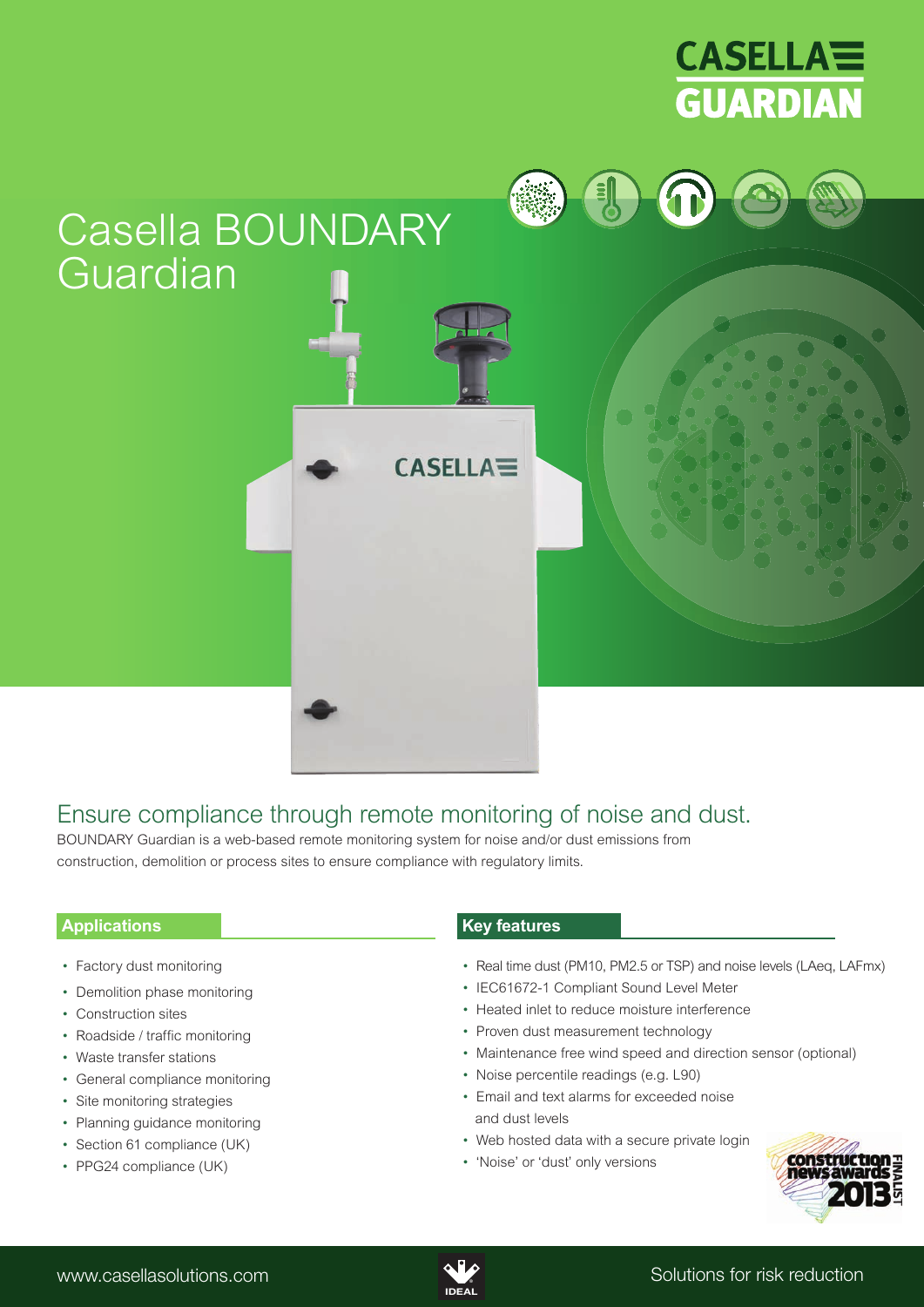# The only on-site and boundary monitor you will ever need

**Casella BOUNDARY Guardian for boundary and site monitoring applications provides simultaneous, remote monitoring of dust, noise, wind speed and direction.**

Local alarms and email can be transmitted to site managers if dust or noise limits are exceeded.

The first simultaneous multi parameter monitor for dust and noise manufactured in the UK from a single manufacturer.

The system can be purchased with any combination of noise, dust, wind speed and direction to meet your site's requirements.

# **Station Report Multi Station Report Wind Rose** Polar  $XY/2Y$ Histogram Index **Percentile Repe** Links Abou

Simple menu structure

> *Altin Lleshi, Safety, Health & Environment Advisor with Keltbray, explains: "We were working on a project at Mitre House in the City of London in close proximity to a private educational institution, where the dust and noise associated with the deconstruction work we were carrying out had to be carefully managed.***"**



Construction monitoring

# Environmental dust and noise compliance made easy

# Data Anytime and Anywhere

- **• Access your data via any web browser**
- **Receive real-time e-mail alerts**
- **• Extract data and produce reports easily**

The data is transferred via GPRS to a dedicated, secure, website www.dataview247.com. This can be viewed in any web browser, via private login, showing real-time and historical data and in addition real-time alarms can be set up via email.

Reports can be easily created for multiple parameters: Noise: LAeq, LAmx, LA10, LA90. Dust: PM10, PM2.5 or TSP levels as well as wind speed and direction; all over selectable time periods.



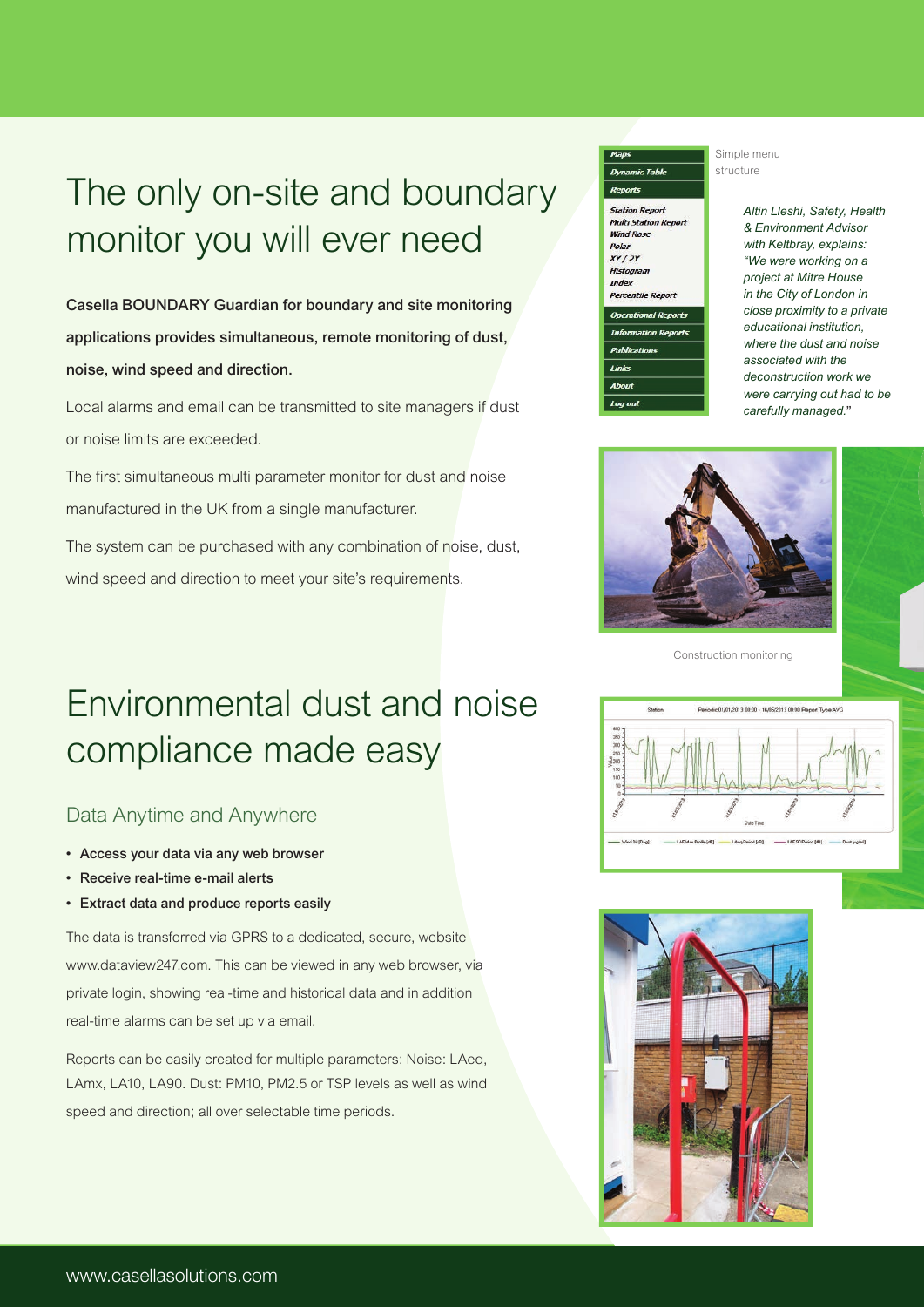# **CASELLA<sup>=</sup> GUARDIAN**



Demolition monitoring

**CASELLA<sup>=</sup>** 

## **CASELLA=**



Access and analyse your data via our dedicated website www.dataview247.com

Waste management



Roadside monitoring



*"What's more", Altin concludes:*

*"The Local Authority* **Environmental Health Officer** *welcomed the use of the BOUNDARY Guardian because the versatility of the monitor helped us to achieve full environmental compliance."*





All Protein

Easy to print, export and report data

|                 | --                                                    |                |                                                                                 |                                       |                          |               |               |                                          | <b>PURPLETED TO SALE PARTS SALES</b> |             |        |                  |  |                          |        |                               |                       |                           |        |                                             |   |        |                                               |  |
|-----------------|-------------------------------------------------------|----------------|---------------------------------------------------------------------------------|---------------------------------------|--------------------------|---------------|---------------|------------------------------------------|--------------------------------------|-------------|--------|------------------|--|--------------------------|--------|-------------------------------|-----------------------|---------------------------|--------|---------------------------------------------|---|--------|-----------------------------------------------|--|
|                 | <b>Point</b>                                          |                | <b>Died</b><br><b>Regis Liscout</b>                                             |                                       | Portfolia<br><b>Sata</b> | <b>Barnes</b> | <b>View</b>   |                                          |                                      |             |        |                  |  |                          |        |                               |                       |                           |        |                                             |   |        | $\alpha\cdot\mathbf{Q}=\alpha\cdot\mathbf{H}$ |  |
| 53<br>Farm      | A 06<br>Ea Copy +<br>of financial fraction<br>Olimped |                | California<br>$\mathbf{u}$<br>$B - 2$                                           | $-148$<br>$+121$<br>Fert              | $\mathcal{K}$<br>16      | $-4 -$        | Allumead      | <b>Corrent Ford</b><br>Marija & Tarritor |                                      | Trained and | Humber | а<br>$\sim$<br>m |  | at types<br>their        | thinks | TP.<br><b>Track</b><br>$\sim$ | $\sim$<br><b>Calc</b> | 匡<br><b>Totals Parent</b> | $\sim$ | E Holsham +<br>$\frac{1}{2}$ or .<br>2 Ones |   | fotbox | For 6.<br>Smith 1                             |  |
|                 |                                                       | A1             |                                                                                 | $ \times$ $\times$ $\Lambda$ Station: |                          |               |               |                                          |                                      |             |        |                  |  |                          |        |                               |                       |                           |        |                                             |   |        |                                               |  |
|                 |                                                       |                |                                                                                 |                                       |                          |               |               |                                          |                                      |             |        |                  |  |                          |        |                               |                       |                           |        |                                             |   |        |                                               |  |
| a               | ж                                                     | $\blacksquare$ | c                                                                               | ×                                     |                          |               |               |                                          |                                      |             |        |                  |  | $\overline{\phantom{a}}$ |        |                               | $\circ$               |                           |        |                                             | ۰ | ×      |                                               |  |
|                 | <b>Thefine</b>                                        |                |                                                                                 |                                       |                          |               |               |                                          |                                      |             |        |                  |  |                          |        |                               |                       |                           |        |                                             |   | w      |                                               |  |
|                 | <b>Date</b>                                           |                | Total S.Af Max Period Lides Period LAF 10 Recise LAF 90 Period Wind Spaint Dual | w                                     | 1an                      | w             |               |                                          |                                      |             |        |                  |  |                          |        |                               |                       |                           |        |                                             |   |        |                                               |  |
|                 | <b>BEASTARTED CO.OU</b>                               |                | 70.44                                                                           | 49.53                                 | 48.9                     | agail         | mh<br>21      | w                                        |                                      |             |        |                  |  |                          |        |                               |                       |                           |        |                                             |   |        |                                               |  |
|                 | <b>BURUSBLS EL 00</b>                                 |                | 43.04                                                                           | 43,880                                | 55.75                    | 15.58         | 11            |                                          |                                      |             |        |                  |  |                          |        |                               |                       |                           |        |                                             |   |        |                                               |  |
|                 | BL-BL-SBLB 80.00                                      |                | 14.6                                                                            | 49.23                                 | 48                       | 33            | 11            |                                          |                                      |             |        |                  |  |                          |        |                               |                       |                           |        |                                             |   |        |                                               |  |
|                 | <b>DEVELOPLE</b> CRIME                                |                | 60,880                                                                          | 62,880                                | 66.87                    | acasi         | 1M            |                                          |                                      |             |        |                  |  |                          |        |                               |                       |                           |        |                                             |   |        |                                               |  |
|                 | 81.451.0015 64 01                                     |                | 43.53                                                                           | 41.77                                 | 45.65                    | 29.13         |               | 38                                       |                                      |             |        |                  |  |                          |        |                               |                       |                           |        |                                             |   |        |                                               |  |
|                 | 01/01/3013 05:00                                      |                | 60.81                                                                           | 29.95                                 | 43.64                    | 27.41         | 1.P           |                                          |                                      |             |        |                  |  |                          |        |                               |                       |                           |        |                                             |   |        |                                               |  |
| 1b <sup>1</sup> | 00/00/2013 06:00                                      |                | 47.77                                                                           | \$5.06                                | 42.08                    | 27.88         | 2.00          |                                          |                                      |             |        |                  |  |                          |        |                               |                       |                           |        |                                             |   |        |                                               |  |
| lш              | 01/01/1013 07:00                                      |                | 61.4%                                                                           | 405                                   | 41.06                    | 29.33         | 150           |                                          |                                      |             |        |                  |  |                          |        |                               |                       |                           |        |                                             |   |        |                                               |  |
| E               | es/es/possible.net                                    |                | 74.490                                                                          | 47.9                                  | 48.86                    | 95.99         | 18            |                                          |                                      |             |        |                  |  |                          |        |                               |                       |                           |        |                                             |   |        |                                               |  |
|                 | 11 EL/EL/SELE DO DE                                   |                | 10.73                                                                           | 14.84                                 | 67.8                     | 55,16         | 1.10          |                                          |                                      |             |        |                  |  |                          |        |                               |                       |                           |        |                                             |   |        |                                               |  |
|                 | 14 FL/ELODER 10 DO                                    |                | 66.21                                                                           | 45.78                                 | 48.75                    | 14.00         |               | Ħ                                        |                                      |             |        |                  |  |                          |        |                               |                       |                           |        |                                             |   |        |                                               |  |
|                 | 15 00/06/2015 11:00                                   |                | 63.04                                                                           | 48.7                                  | 82.41                    | 18.81         | 11            |                                          |                                      |             |        |                  |  |                          |        |                               |                       |                           |        |                                             |   |        |                                               |  |
|                 | 18 01/01/2018 12:00                                   |                | 64.80                                                                           | \$1,18                                | \$4.42                   | 45.44         | $\frac{1}{2}$ |                                          |                                      |             |        |                  |  |                          |        |                               |                       |                           |        |                                             |   |        |                                               |  |
|                 | EXT REARCARED EXTRE                                   |                | 66.54                                                                           | 51.34                                 | 54.56                    | 44.93         | 18            |                                          |                                      |             |        |                  |  |                          |        |                               |                       |                           |        |                                             |   |        |                                               |  |
|                 | 18 01/06/3019 14:00                                   |                | 10.64                                                                           | 53.1                                  | 54.91                    | 48.19         |               |                                          |                                      |             |        |                  |  |                          |        |                               |                       |                           |        |                                             |   |        |                                               |  |
|                 | 15 DE/CE/SOLA 25:00                                   |                | 25.77                                                                           | \$1.73                                | \$4.26                   | 44.44         | 11            |                                          |                                      |             |        |                  |  |                          |        |                               |                       |                           |        |                                             |   |        |                                               |  |
|                 | so: 41,451,593 S. 54-000                              |                | 64.540                                                                          | 49.6                                  | 34.66                    | 63.06         | 15            |                                          |                                      |             |        |                  |  |                          |        |                               |                       |                           |        |                                             |   |        |                                               |  |
|                 | 21 00/00/2015 17:00                                   |                | 64.25                                                                           | 36.90                                 | 53.64                    | 45.64         | 13            |                                          |                                      |             |        |                  |  |                          |        |                               |                       |                           |        |                                             |   |        |                                               |  |

Produce Graphical or text reports

*He continues: "This required real time 24-hour monitoring. We chose the Casella BOUNDARY Guardian because it has some new features such as local alarms and emails that inform us when dust or noise limits are exceeded, plus a dedicated website for viewing real time and historical data from the unit."*